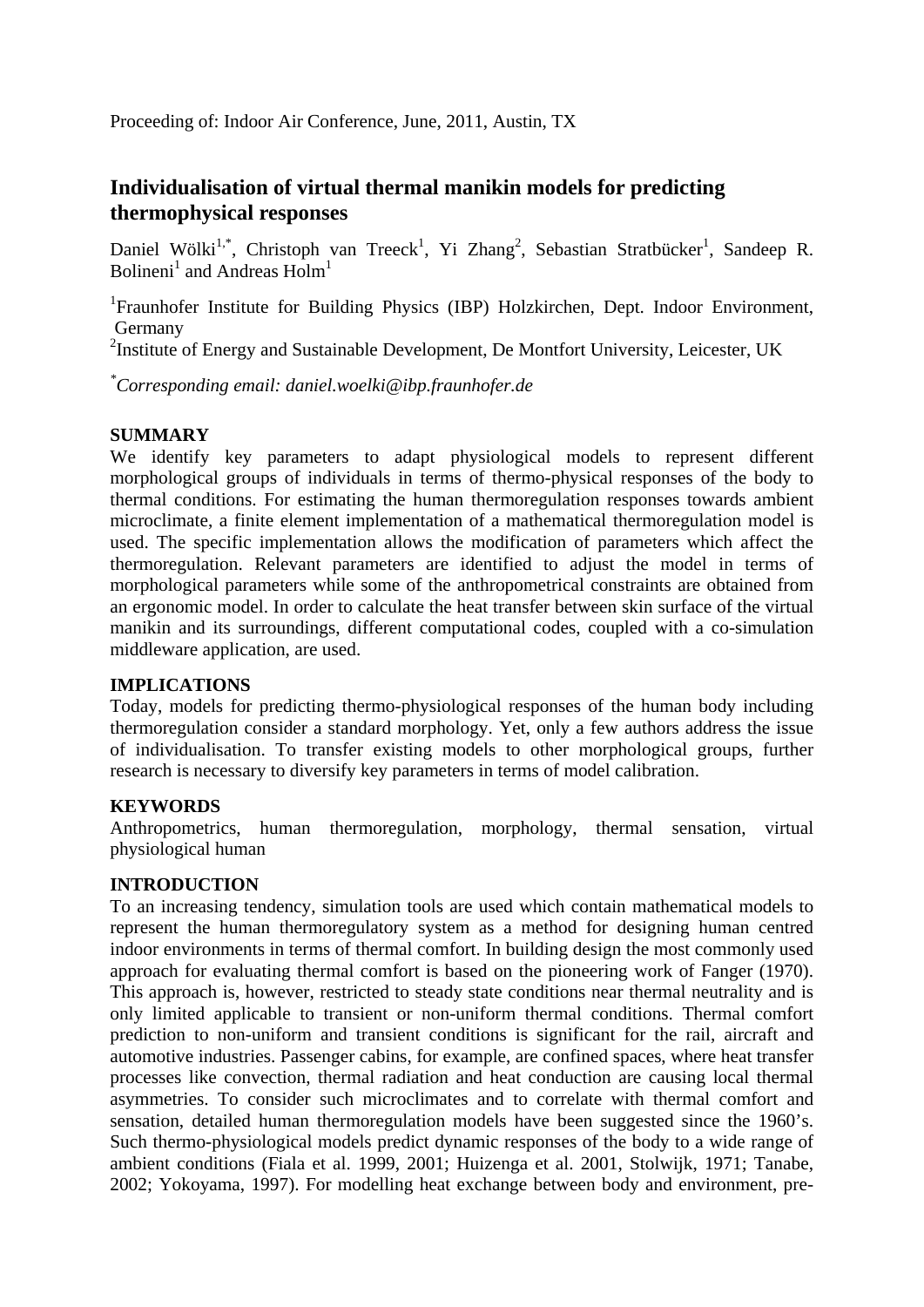defined heat transfer coefficients or detailed computational methods are used. For example, Cropper et al. (2009), Streblow et al. (2008) and Zhang and Tong (2008) demonstrated a related integrated study.

Following our previous work (van Treeck et al. 2009), we developed a co-simulation adaptation platform (CoSimA+), which serves as middleware for coupling numerical models and experimental tools such as sensor hardware to support human-centred indoor thermal quality performance analysis. As part of our project this paper addresses the individualisation of a finite element representation of the multi-segmental thermoregulation model of Fiala et al. (1999, 2001), which is originally calibrated for an average human morphology (Paulke, 2007). In order to represent different morphological groups and, hence, to improve the predictability (van Marken Lichtenbelt et al. 2007) of the parametric model towards thermal comfort and thermal sensation, it is necessary to indentify key parameters and their mutual dependencies.

## **STATE-OF-THE-ART**

Havenith (2001) reports the influence of individualisations on prediction of human thermoregulatory response to heat stress (workload) under hot-dry, warm-humid and cold conditions. For his investigations he chose a 2-node model, based on the former work of Gagge et al. (1986) extended by a clothing model following Lotens (1993). His model contains additional input parameters represented by body mass (m), body fat layer thickness, body surface area  $(A_D)$ , oxygen uptake  $(V_{O2max})$ , as index for the physical state of the body, and the acclimatisation state. For validation, the original and the modified model are compared towards predictability according to body core temperature gained from former experiments. His study reveals that influences of the different individualisations strongly depend on environmental conditions and that further research is necessary towards the effect of body fat under cold conditions.

Van Marken Lichtenbelt et al. (2007) investigate the individualisation of Fialas' 15-segment model (1999, 2001) for predicting responses of subjects exposed to cold air. For the model validation they carried out experiments with real subjects and performed a statistical analysis of their simulation results. The individualisation considers differences in anthropometric data of the subjects taking part in the study, using a scaling factor in order to adapt the body dimensions to the individual characteristics. Additionally body fat content (BF%) was calculated and modified by rescaling the radii of the corresponding tissue layers except for the skin. Resting metabolic rate (RMR) and actual metabolic rate (MR) were calculated for each subject and modified inside the mathematical structure of the virtual manikin model. For model validation, the mean skin temperature  $(T_{sk,m})$  was used to quantify the recalibrated model towards measurable subject data. The researchers found out, that MR has the highest impact of all parameters on  $T_{\text{sk,m}}$ . The combination of BF% and MR additionally influences  $T_{\text{sk,m}}$  on a high level, whereas body size plays a minor role.

The objectives of Schellen et al. (2010) are the identification of differences between young adults and elderly in thermal comfort, productivity and thermal physiology under moderate temperature drifts. For this reason they carried out experiments where they exposed two different subject groups (age 22-25 and age 67-73) to well defined climate scenarios. The researchers investigated skin and body core temperature. For estimating thermal comfort, the subjects filled in questionnaires. Schellen et al. (2010) found, that thermal sensation votes are in general 0.5 scale points lower for the elderly than for their younger counterparts, additional thermal comfort votes showed the same trends. The authors conclude, that these differences might be explained by a reduced thermoregulatory response, indicated by a lower skin temperature correlated with the differences in vasomotion. They also remark, that the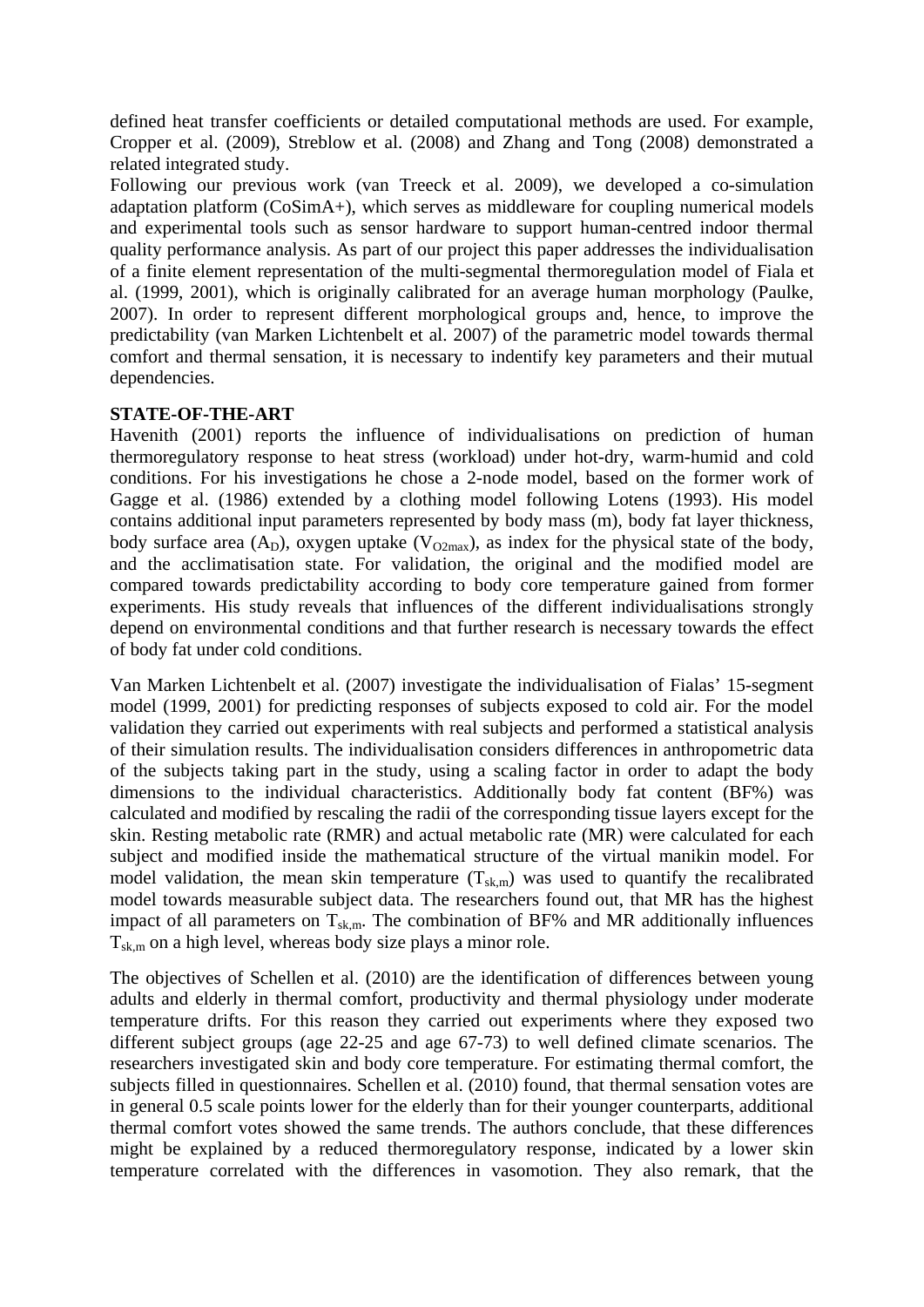efficiency of cold and warm-defence mechanisms decrease and can be connected with reduced muscle mass and metabolic rate.

Novieto and Zhang (2010) study the possibility of adapting the IESD-Fiala model to an aged human body. They focus on three parameters obtained from literature, playing a major role in terms of ageing effects. These parameters are basal metabolic rate (BMR), cardiac output (C.O.) and body weight (BW). As a first approach they varied each parameter separately in their physiological range of  $-20\% - +20\%$  compared to the standard human manikin model and calculated the ambient and mean radiant temperature, necessary for keeping the model in thermal neutrality (no intervention of the active system). In a second step they focussed on dynamic thermal sensation (DTS) and thermal comfort prediction (PPD). Their results reveal that BMR is the main responsible factor for changes in thermal comfort requirements. The combination of BMR, C.O. and BW show a high influence on local comfort concerning skin areas directly exposed to thermal ambient conditions.

## **METHODS**

## **Materials**

Identification of human key parameters, characterising different morphological groups, is the main focus of this paper. We use a finite element based (FIALA-FE) implementation of Fiala's thermoregulation model (Paulke, 2007), calibrated for an average European (male) adult in terms of body weight (73.53 kg), body fat content (14.43%) and DuBois area (1.85 m²). Considering individual tissue layer blood perfusion and metabolic rates, the FE-model calculates the corresponding basal metabolic rate (87.12 W) and the resting cardiac output (4.89 L/min).

## **Finite element approach FIALA-FE**

FIALA-FE consists of two interacting parts, a controlled system (*passive system*) and a controlling system (*active system*). The *passive system* models the body and thermophysiological processes, based on the *bioheat equation* (Pennes, 1948). The body is divided into 19 cylindrical or spherical elements consisting of layers, representing different kinds of tissue like bone, muscle, fat and skin. An additional clothing layer is also considered. To account for body and environmental asymmetries, the 19 body elements are split into sectors (*anterior*, *posterior*, *inferior*). The *active system* represents the bodies' thermoregulation mechanisms consisting of sweating, shivering, vasoconstriction and vasodilatation, affecting the thermo-physical processes of the *passive system*.

In this work, we make use of file-based interface via scripting to interact with the FIALA-FE core solver. The THESEUS interface follows to modify and to create own manikins, if physiological parameters are known (Paulke, 2007; van Treeck et al. 2009).

## **Procedure**

We are identifying characteristic human key parameters representing the differences in human morphology with the help of literature. Based on these findings, we check the palpability of these characteristics inside the mathematical structure of FIALA-FE to adapt the model to the resultant set of parameters. Furthermore, we define environmental scenarios (Fiala et al. 1999) to carry out a sensitivity analysis (Novieto and Zhang, 2010) to evaluate the corresponding impact on the dynamics of the thermoregulatory system. The validation of the individualised "new model" will be done by experimental investigations in a later stage. In our future work, the individualisation process itself will be accomplished through a graphical user interface (GUI), using our CoSimA+ platform (Stratbücker et al. 2010). This allows a fast modification of the model and a realtime validation of the simulation results, when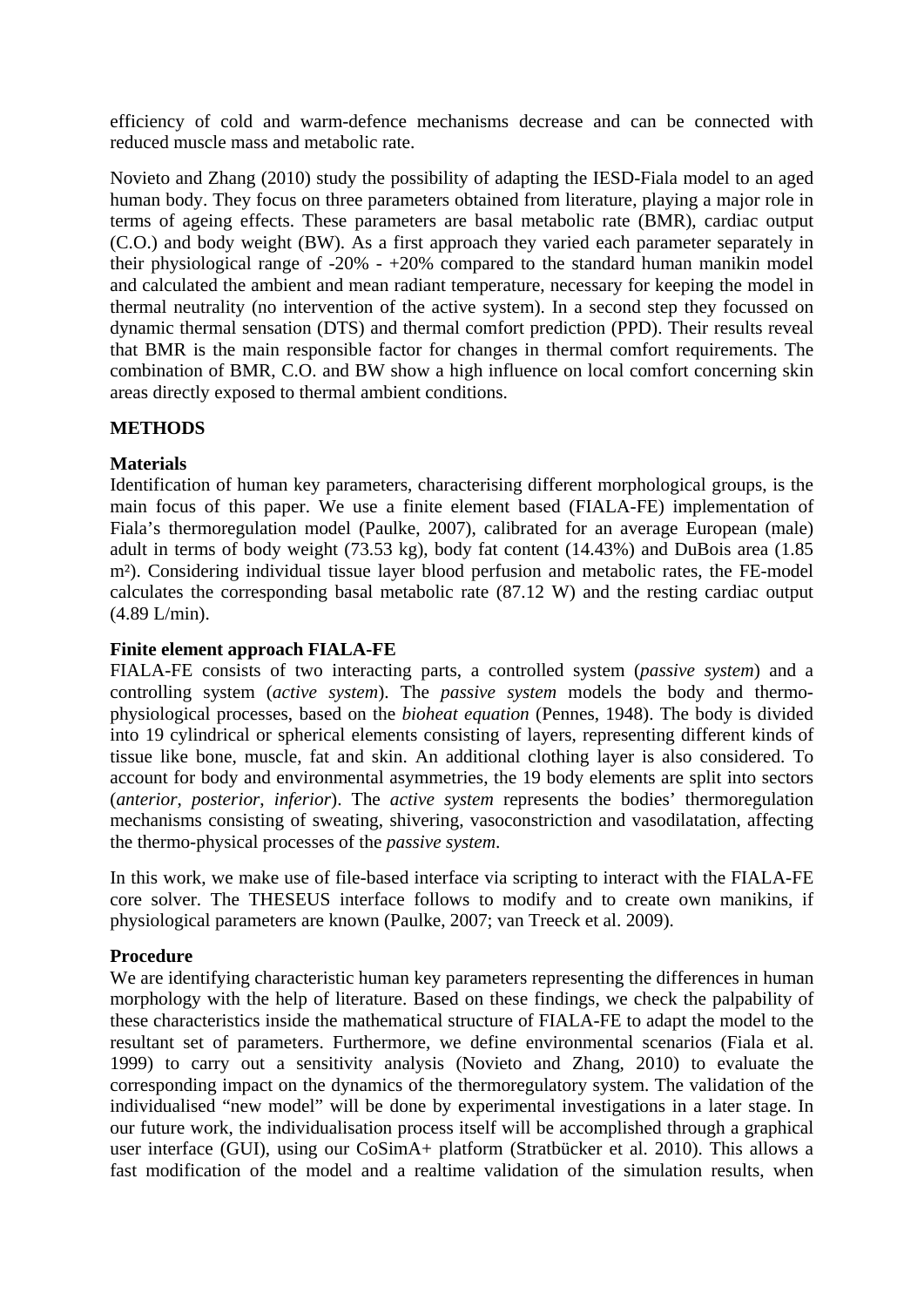coupled with experimental tools or other software tools calculating heat transfer, shortwave radiation and clothing issues (see Figure 1).



Figure 1. Concept for adapting FIALA-FE to other morphological groups

# **RESULTS**

An intensive literature research revealed three promising parameters that might be able to characterize the main differences in human morphology. Table 1 summarizes our findings and shows mutual influences and corresponding literature sources.

Table 1. Most promising human key parameters and their mutual influences

|            | <b>Parameter Model parameters</b> | <b>Mutual physiological influences</b>                                                    | <b>Literature source</b>                                                              |
|------------|-----------------------------------|-------------------------------------------------------------------------------------------|---------------------------------------------------------------------------------------|
| <b>BMR</b> | $M_{bas,0}$                       | cardiac output, body size                                                                 | Havenith (2001), Schellen et al.                                                      |
|            |                                   | body constitution, gender, age,                                                           | (2010), Schofield (1985),                                                             |
|            |                                   | acclimatisation state, sweating rate,                                                     | Novieto and Zhang (2010), van                                                         |
|            |                                   | shivering rate, vasomotion                                                                | Marken Lichtenbelt et al. (2007)                                                      |
| B.C.       | r, $A_D$ , L                      | gender, age, body mass,<br>body fat content,<br>muscle content, body size,<br>DuBois area | Havenith (2001), Tikuisis et al.<br>(1990), van Marken Lichtenbelt<br>et al. $(2007)$ |
| C.O.       | CARDOUT                           | body size, gender, age                                                                    | Novieto and Zhang (2010)                                                              |

To date we were investigating the two parameters BMR and C.O. to quantify our findings from literature (Table 1). For this we carried out a sensitivity analysis using FIALA-FE (Figure 2).



Figure 2. Sensitivity analysis towards thermal neutrality carried out with THESEUS-FE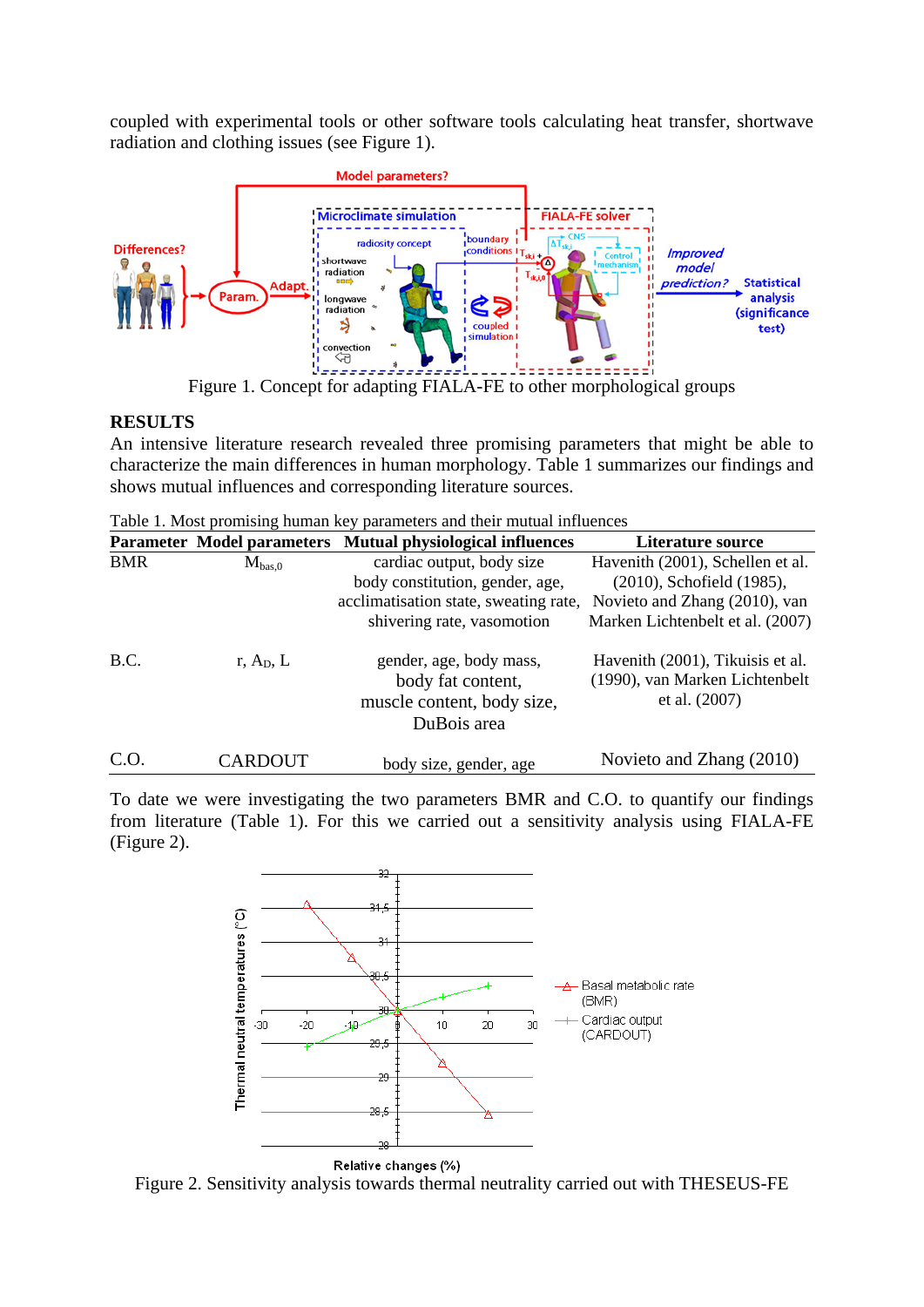The corresponding procedure can be extracted from Novieto and Zhang (2010), which used the IESD-Fiala model to study the effect of ageing on thermal comfort. Varying the parameters BMR and C.O. of the "original" model in a range of -20% - +20% shows, that FIALA-FE has the highest sensitivity towards BMR. In this case, sensitivity is expressed in the high deviation of the modified model  $(\pm 1.5 \degree C)$  towards thermal neutral ambient temperatures, needed to maintain the body core temperature on a constant level of about 36.89 °C. Modifying C.O. inside the mathematical structure of FIALA-FE shows also a considerable sensitivity, but reveals a contrary behaviour compared to BMR.

## **DISCUSSION**

The results show the high complexity of the human thermoregulation system itself. As others concluded, a huge part of the human thermoregulation is still unknown and can lead to systematic errors concerning the prediction of individual thermoregulatory responses (Havenith, 2001; van Marken Lichtenbelt et al. 2007; van Treeck et al. 2009). Based on a literature survey we further investigate the three parameters body constitution, basal metabolic rate and cardiac output. A first sensitivity analysis revealed that BMR and C.O. show considerable effects on the thermoregulatory behaviour of our thermal manikin (Figure 2). Furthermore BMR and B.C. have similar impacts on the human thermoregulation system (Novieto and Zhang, 2010). However, BMR seems to play the major role towards morphological differences (Havenith, 2001; Novieto and Zhang, 2010; Schellen et al. 2010; van Marken Lichtenbelt et al. 2007). One reason might be the various parameters, included in forming the basal metabolic rate (Table 1). In addition, the individualisation asks for subject experiments in terms of model validation. For this reason, the level of measurement accuracy and, thus, the predictability of the model will strictly be bound to the measuring methodology. An additional source of error implies the use of indirect measurement techniques which is obviously inevitable, because parameters of interest are not directly measurable. The accuracy of the respective engineering model clearly is a trade-off between physical level-of-detail for predicting human thermoregulation and the required resolution for simulating physiological responses in terms of comfort assessment.

# **CONCLUSIONS**

We have identified relevant key parameters towards individualisation of a thermoregulation model to represent different individuals. Further work will comprise a detailed sensitivity analysis to quantify the impact of parameter variations, the development of a GUI-interface for model individualization as well as validation work involving experiments with subjects. We currently develop interfaces to other computational codes for integrated comfort analysis using our co-simulation platform (Stratbücker et al. 2010).

## **ACKNOWLEDGEMENT**

This work is supported by the Fraunhofer Internal Programs under Grant No. Attract 692 329.

## **REFERENCES**

- Cropper P., Yang T., Cook M., Fiala D., and Yousaf R. 2009. Simulating the effect of complex indoor env. cond. on human therm. comf.. In: *Proc. Build. Sim.*, Glasgow, UK.
- Deurenberg P., Weststrate and J.A., Seidell J.C. 1991. Body mass index as a measure of body fatness: age- and sex-specific prediction formulas. *Br J Nutr*, 65:105-114.
- Fanger P.O. 1970. *Thermal Comfort*. Copenhagen: Danish Technical Press.
- Fiala D., Lomas K.J., and Stohrer M. 1999. A computer model of human thermoreg. for a wide range of env. conditions: the passive system. *J Appl Physiol*, 87:1957-1972.
- Fiala D., Lomas K.J., and Stohrer M. 2001. Computer pred. of human thermoreg. and temp. responses to a wide range of environmental conditions. *Int J Biometeorol*, 45:143-159.